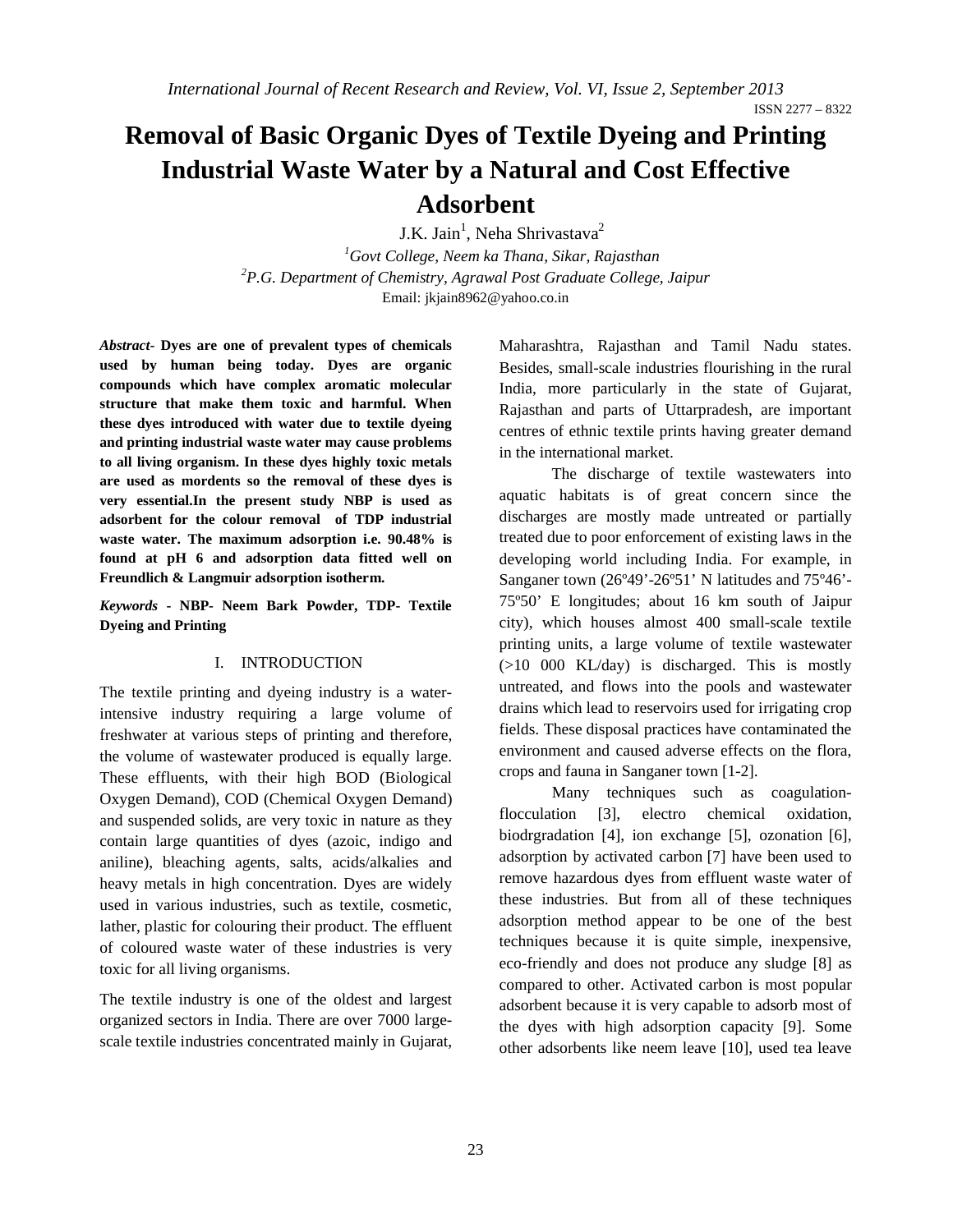[11], rice husk [12] etc.were tested for treatment of dyes-bearing waste water with different success. However, some of these adsorbents do not have good adsorption capacities for basic dyes. Hence, there is need to search for more effective adsorbent.

## II. MATERIAL AND METHOD

#### *A. Preparation of Adsorbent Neem Bark Powder*

Adsorbent used in present research work is easily and abundantly available material. Collected bark was washed many times with distilled water for removing their own coloure, water soluble material and dirt particle and the washed material completely dried into the Sun light and air till the bark could be grinded to be very fine powder by local mixture grinder. And finally this powder was stored in an air tight container.

## *B. Select Site*

For this study Sanganer town nearly 14 km south of Jaipur city (Pink city) has been selected. Jaipur is most important tourist centre of northen India and Sanganer is one of the famous areas in which textile dyeing and printing small scale indrustrial units are being run by local chippa community and also by others for nearly past one hundred years. Near about four hundred industries are running in this area .These units are famous all over the India for Sanganeri printing textiles. The effluents of these units are being pounded to open places in small ditches at backyard of these printing units. Some of these units throw their effluents in small canals and finally are collected in small river(Amani Shah Nallah).

## *C. Concentration of Dye*

An accurately weighed quantity (10 mg) of dye was dissolved in 1 liter distilled water to prepare the solution for experimental analysis.

# III. EXPERIMENTAL METHODS AND MEASUREMENTS

Batch adsorption studies were carried out by using in 2 gm/lit. The measurements as optical density, pH, conductivity & TDS were taken by the Systronics *B.* Contact Time Variation

113, Systronics MV VI and Toshiniwal TCM-15 respectively. The FTIR, XRD, SEM and EDX elemental analysis was also carried out.

#### IV. RESULT AND DISCUSSION

## *A. Effect of pH*

The effect of pH on adsorption of dye solution is very important factor for controlling the adsorption of dye on to adsorbent. The pH was adjusting by using 0.1 N NaOH and 0.1 N HCl solutions. As the pH range is 3.0 to 9.0 and the results are summarized in Table I and Fig.1.

| S. No. | pH | % removal |
|--------|----|-----------|
| 1      | 3  | 68.09     |
| 2      |    | 71.43     |
| 3      | 5  | 80.95     |
| Λ      | 6  | 90.48     |
| 5      | 7  | 76.19     |
| 6      | 8  | 57.15     |

Table I



Fig. 1

Graph showing effect of pH on % adsorption of basic dye using Neem (Azadirachta indica) bark adsorbent Initial dye Concentration  $(C_0)$ - 10 mg/Lit., Temperature- At Room Temperature, Dose of adsorbent- 2gm/Lit, Volume of dye Solution taken- 50 ml.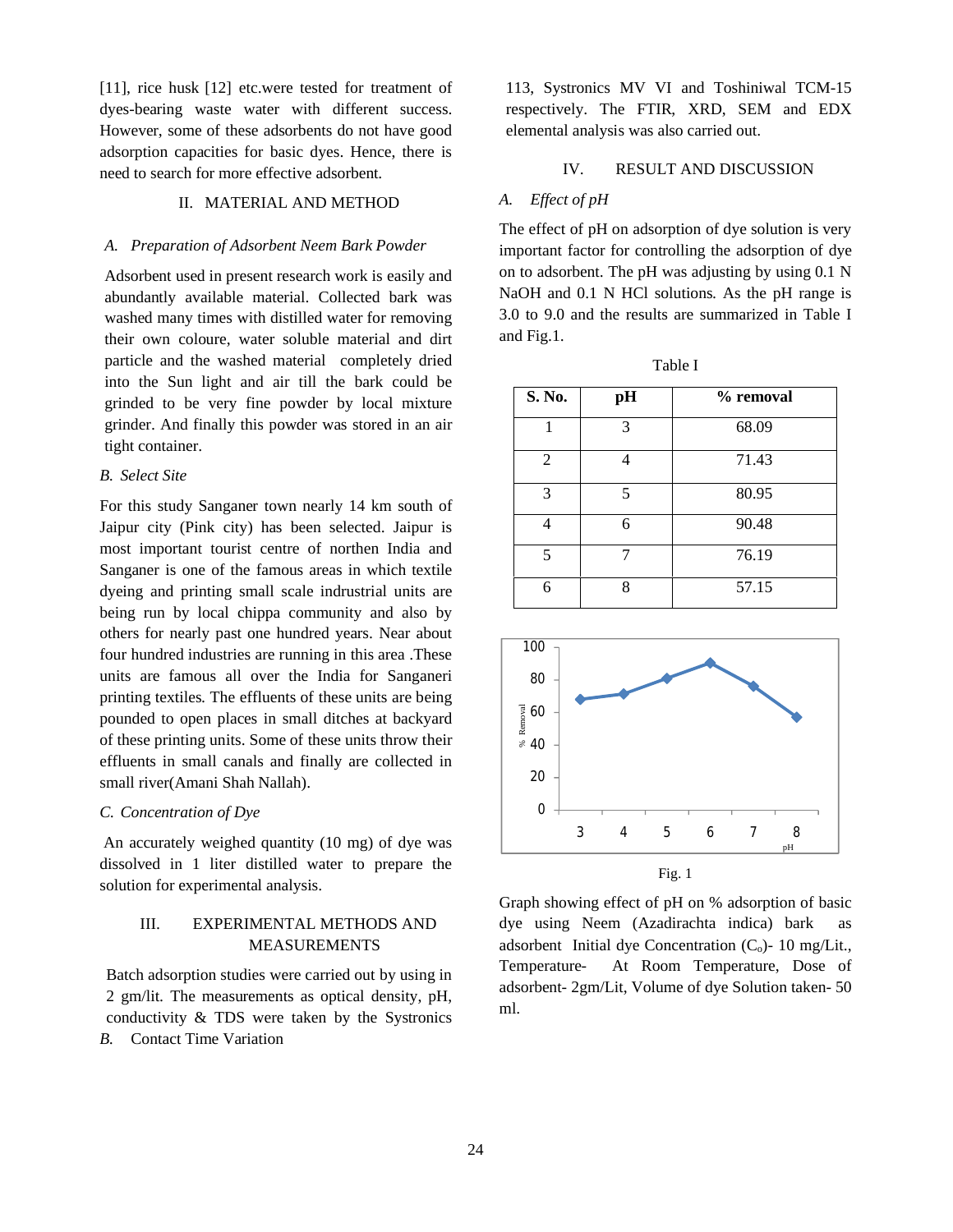Contact time was changed from 10 to 90 min. For different contact times, the percent removal of the dye was recorded.

Effect of contact time on adsorption was studied and results are shown in Table II and Fig. 2. Increase in removal efficiency with increase in time of contact can be attributed to the fact that more time becomes available for the dye to make an attraction complex with neem bark powder.

## *C. Effect of Contact time*

| S. No.         | <b>Contact Time</b> | % Removal |  |  |
|----------------|---------------------|-----------|--|--|
| 1              | 0                   | 0         |  |  |
| $\overline{2}$ | 10                  | 42.85     |  |  |
| 3              | 20                  | 57.15     |  |  |
| $\overline{4}$ | 30                  | 61.91     |  |  |
| 5              | 40                  | 66.67     |  |  |
| 6              | 50                  | 71.43     |  |  |
| 7              | 60                  | 76.19     |  |  |
| 8              | 70                  | 80.95     |  |  |
| 9              | 80                  | 90.48     |  |  |
| 10             | 90                  | 85.72     |  |  |





Fig. 2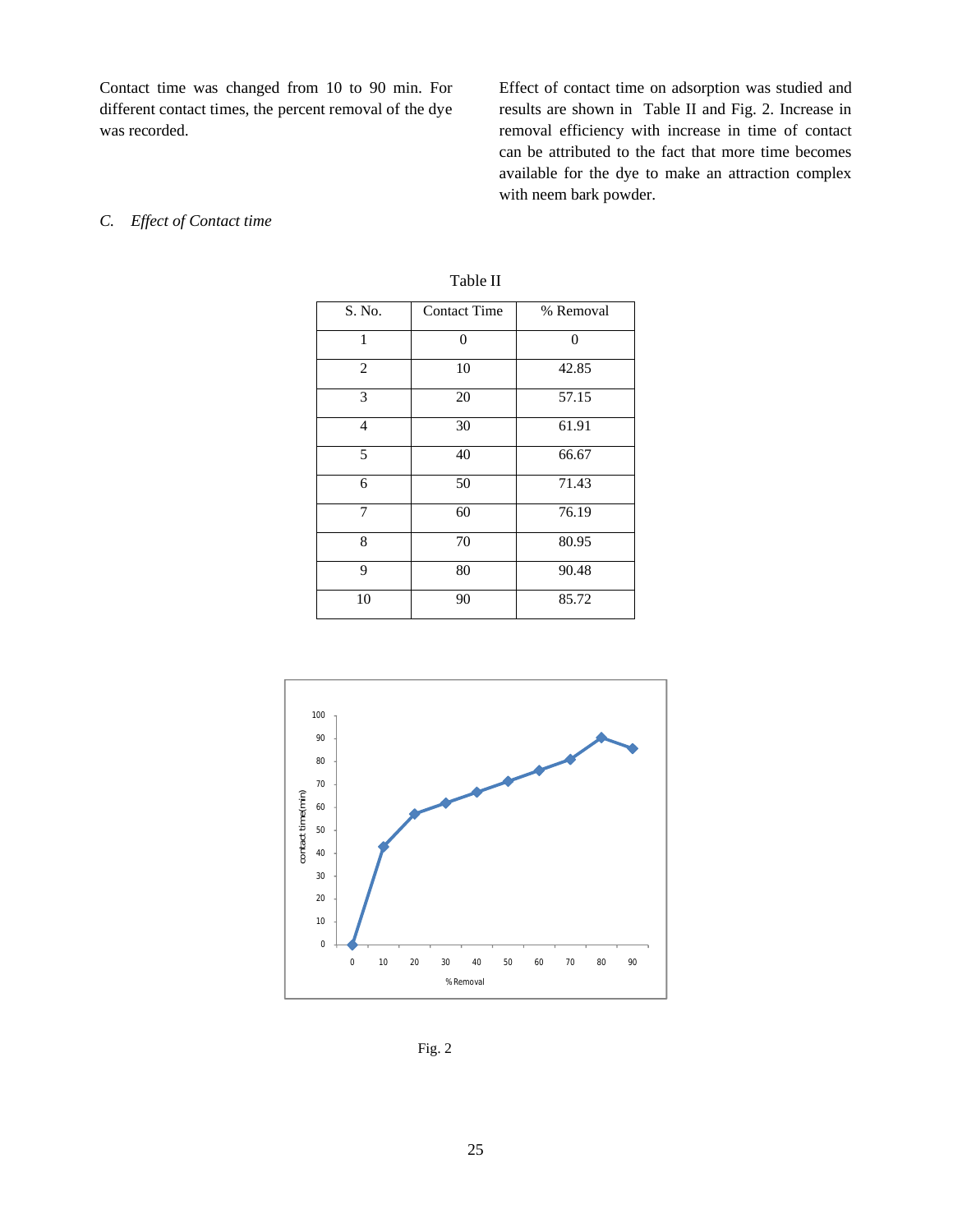## *D. Adsorption Isotherms*

Adsorption isotherms are essential for the description of how dye particles will interact with different adsorbent surfaces and are useful to optimize the use of adsorbents for the colour removal. The equilibrium adsorption isotherms are one of the most important data to understand sorption mechanism. Several isotherm equations are available and two important isotherms are selected in the study, which are namely the Langmuir & Freundlich adsorption isotherms. Both Freundlich and Langmuir models were used for the evaluation of experimental results.

The Freundlich model is as follows:

$$
q_e = K_f C_e^{\ 1/n}
$$

Freundlich adsorption in its usual logarithmic form as follows:

$$
\log(q_e) = \frac{1}{n} \log(C_e) + \log k_f
$$

Where  $\log k_f$  is a measure of the adsorption capacity and n is adsorption intensity. The function coefficient 1/n which should have values in the range of 0 to 1 for favorable adsorption. A plot of log  $q_e$  v/s log  $C_e$  gives a slope of 1/n and intercept of log k shown in Fig.3. The value 1/n and k are calculated from slope and intercept respectively [13] and are given in Table III.

*Langmuir Isotherm:* 

$$
qe = abc e / (1 + bCe)
$$

Where the constant 'a' signifies the adsorption capacity (mg/g) and b is related to the energy of adsorption (1/mg). The linear plot of  $1/q_e$  v/s  $1/C_e$ shows the adsorption follows  $Langmuir<sup>14</sup>$  isotherm (Fig.: 4). Value of 'a' and 'b' were calculated from the slope and interact of the linear plots and are presented in Table III.

Equilibrium parameters  $R<sub>L</sub>$  is represented as follows:

$$
R_{L} = \frac{1}{(1 + bC_0)}
$$

Where,  $C_0$  is initial dye concentration (mg/lit).

 $R<sub>L</sub>$  value obtained using equation (1) for 10 mg/lit dye concentration are 0.0620.  $R_L$  values between 0 & 1 confirming that the adsorption isotherm is favorable.  $R<sub>L</sub>$  indicates isotherms shape and whether it is favorable or not as per the criteria given below:

| $R_{I}$ Values  | Adsorption         |  |  |  |
|-----------------|--------------------|--|--|--|
| $R_{I} > 1$     | <b>Unfavorable</b> |  |  |  |
| $R_{I} = 1$     | Linear             |  |  |  |
| $0 < R_{I} < 1$ | Favorable          |  |  |  |
| $R_{I}=0$       | Irreversible       |  |  |  |

TABLE III

| Adsorbents          | <b>Frendlich Coefficient</b> |       |       | <b>Langmuir Coefficient</b> |          |       |         |       |
|---------------------|------------------------------|-------|-------|-----------------------------|----------|-------|---------|-------|
|                     | $K_f \log$                   | n     | 1/n   |                             | $a$ mg/g | b/mg  | $R_{L}$ |       |
| Neem Bark<br>Powder | 0.432                        | 1.031 | 0.969 | 0.855                       | 0.113    | 1.979 | 0.939   | 0.987 |